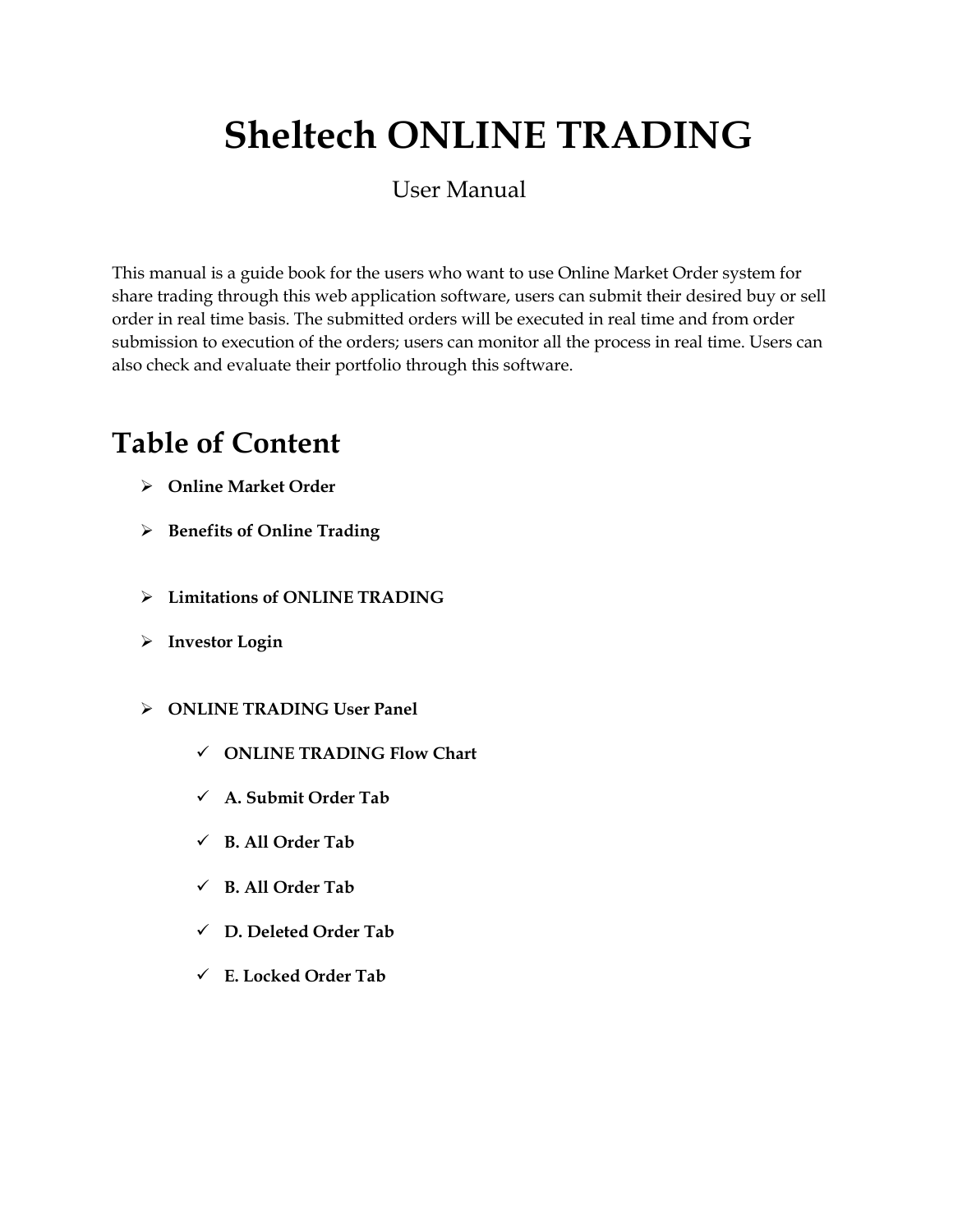#### **Online Market Order:**

Order submission for share trade through online is a revolutionary concept in our country. This online order submission system will bring a radical change to the whole share market concept in Bangladesh.

Sheltech Brokerage Limited is a well-known research based web portal for share market information, Technical research and analysis. Sheltech Brokerage Limited has started disseminating the light of technical Analysis in mass people having the intention to make capital market free form rumor. Sheltech Brokerage Limited mission is to make the general trader a better investor so that they can invest conveniently with minimum risk. Sheltech Brokerage Limited tool lets general trader create the web's best looking financial charts for technical analysis. Its Search Engine shows user the best investing Opportunities of Bangladesh share market.

With these sophisticated IT infrastructure and skilled professionals, Sheltech Brokerage Limited is the top most institute in regard to share market information. Sheltech Brokerage Limited now developed an Online Market Order system where we provide online trade facility to the broker house. Account holders of that broker house can enjoy the online order facility though Sheltech Brokerage Limited site.

This user manual will help users to use ONLINE TRADING user panel in a very interactive interface.

#### **Benefits of Online Trading:**

- **Traders can enjoy trading facility without any hassle of going to a broker house** or hear a busy tone in the broker's telephone.
- $\overline{\phantom{a}}$  Traders can have real time market data in the ONLINE TRADING system.
- $\ddot{\phantom{1}}$  Traders can view every steps of processing of their submitted order in real time though ONLINE TRADING system.
- $\ddot{\bullet}$  Traders will have portfolio facility in ONLINE TRADING system and they can print any statements just like they gets from the broker house.
- Investors can get real time portfolio in the portfolio tab.
- Investors can trade all of his/her related code using one user id in our online trading system.
- $\ddot{\phantom{1}}$  Investor can enjoy trade with full compliance.
- Real time effect in client's balance  $&$  share position during trade.

#### **Investor Login:**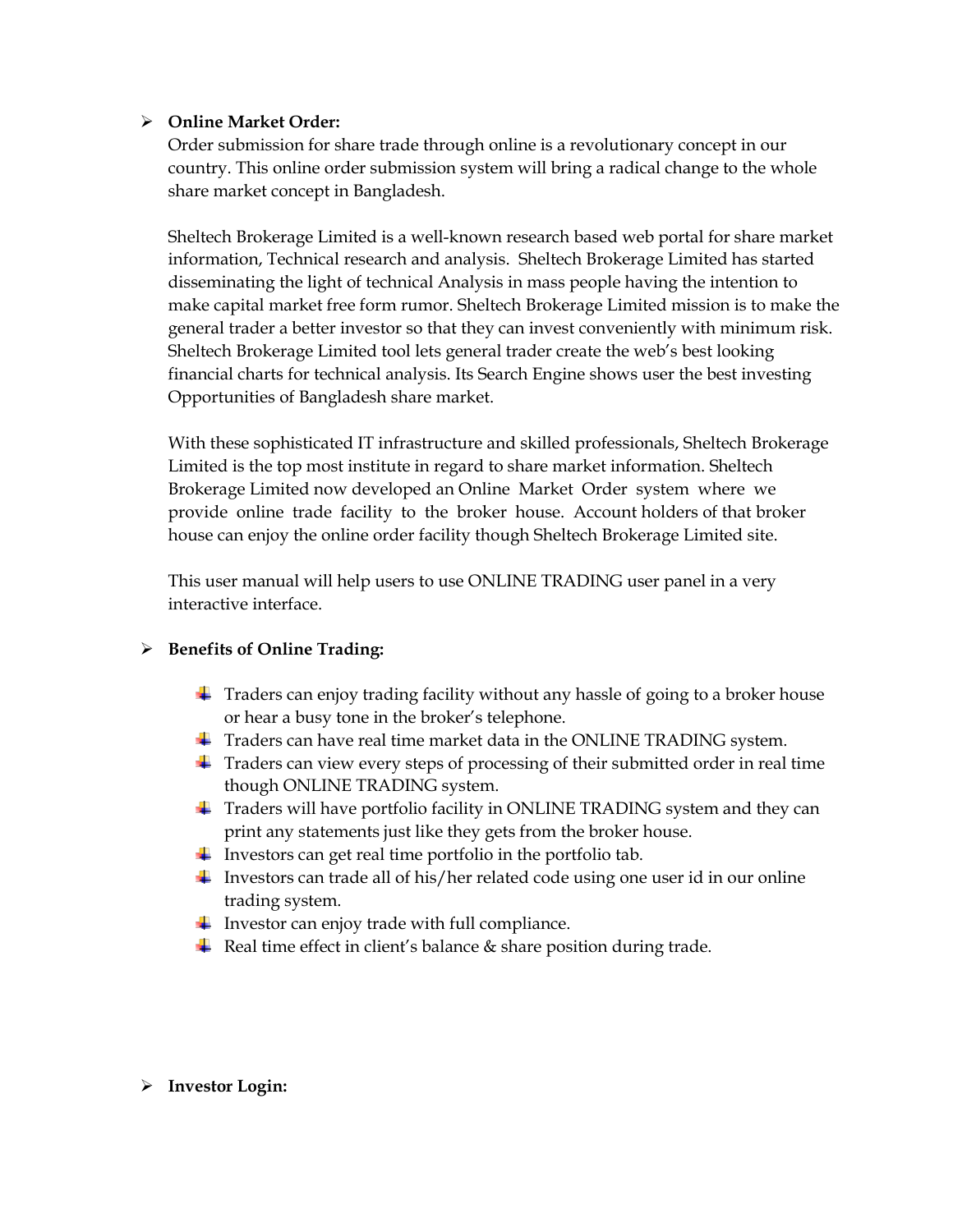Investors have to use http://120.50.13.168:808 in their web browser to log in to ONLINE TRADING order system. The page will be like following:

| localhost:5226/Account/Login<br>$\bigcirc$                                          | $F$ $C$                                                                  | Q Search                                    | ☆自→ 食 イ |  | $\bullet$ | 梁         | $\equiv$           |
|-------------------------------------------------------------------------------------|--------------------------------------------------------------------------|---------------------------------------------|---------|--|-----------|-----------|--------------------|
| A Most Visited @ ::.Bluechip Email.:: @ QmailAdmin sheltech * Login - LEADS Help De |                                                                          |                                             |         |  |           |           |                    |
|                                                                                     |                                                                          |                                             |         |  |           |           |                    |
|                                                                                     |                                                                          |                                             |         |  |           |           |                    |
|                                                                                     |                                                                          |                                             |         |  |           |           |                    |
|                                                                                     |                                                                          |                                             |         |  |           |           |                    |
|                                                                                     |                                                                          |                                             |         |  |           |           |                    |
|                                                                                     | Log On                                                                   |                                             |         |  |           |           |                    |
|                                                                                     |                                                                          |                                             |         |  |           |           |                    |
|                                                                                     | Account Information                                                      |                                             |         |  |           |           |                    |
|                                                                                     | moshad@sheltechbrokerage.com                                             |                                             |         |  |           |           |                    |
|                                                                                     | $\boxtimes$                                                              |                                             |         |  |           |           |                    |
|                                                                                     |                                                                          |                                             |         |  |           |           |                    |
|                                                                                     | 闘                                                                        |                                             |         |  |           |           |                    |
|                                                                                     |                                                                          |                                             |         |  |           |           |                    |
|                                                                                     | Sign In                                                                  |                                             |         |  |           |           |                    |
|                                                                                     | <b>User Manual</b>                                                       |                                             |         |  |           |           |                    |
|                                                                                     |                                                                          |                                             |         |  |           |           |                    |
|                                                                                     |                                                                          |                                             |         |  |           |           |                    |
|                                                                                     |                                                                          |                                             |         |  |           |           |                    |
|                                                                                     |                                                                          |                                             |         |  |           |           |                    |
| O I'm Cortana. Ask me anything.<br>$\Box$<br>H                                      | e<br>Q<br>$\frac{1}{2}$<br>e<br>S.<br>$\rightarrow$<br>IJ<br><b>Ford</b> | 御<br>$\Box_6$<br><b>QG</b><br>$\frac{1}{2}$ |         |  | 入雪空前侧     | 9/21/2016 | <b>TUFTU FIIVI</b> |

Here users have to submit their assigned User Name and password to enter the Online Order page.

Note:

- 1. E-mail Address: Enter your e-mail address assigned by Sheltech Brokerage Limited
- 2. Password: Enter your password (provided by SBL).
- 3. Sign In: Click on the "Sign In" button.

#### **ONLINE TRADING User Panel:**

After login users will first view the following page. First the users will get a short profile with his/her Name, BO ID, Mobile Number, Address, e-mail address, commission(%) and Trader he/she is assigned to.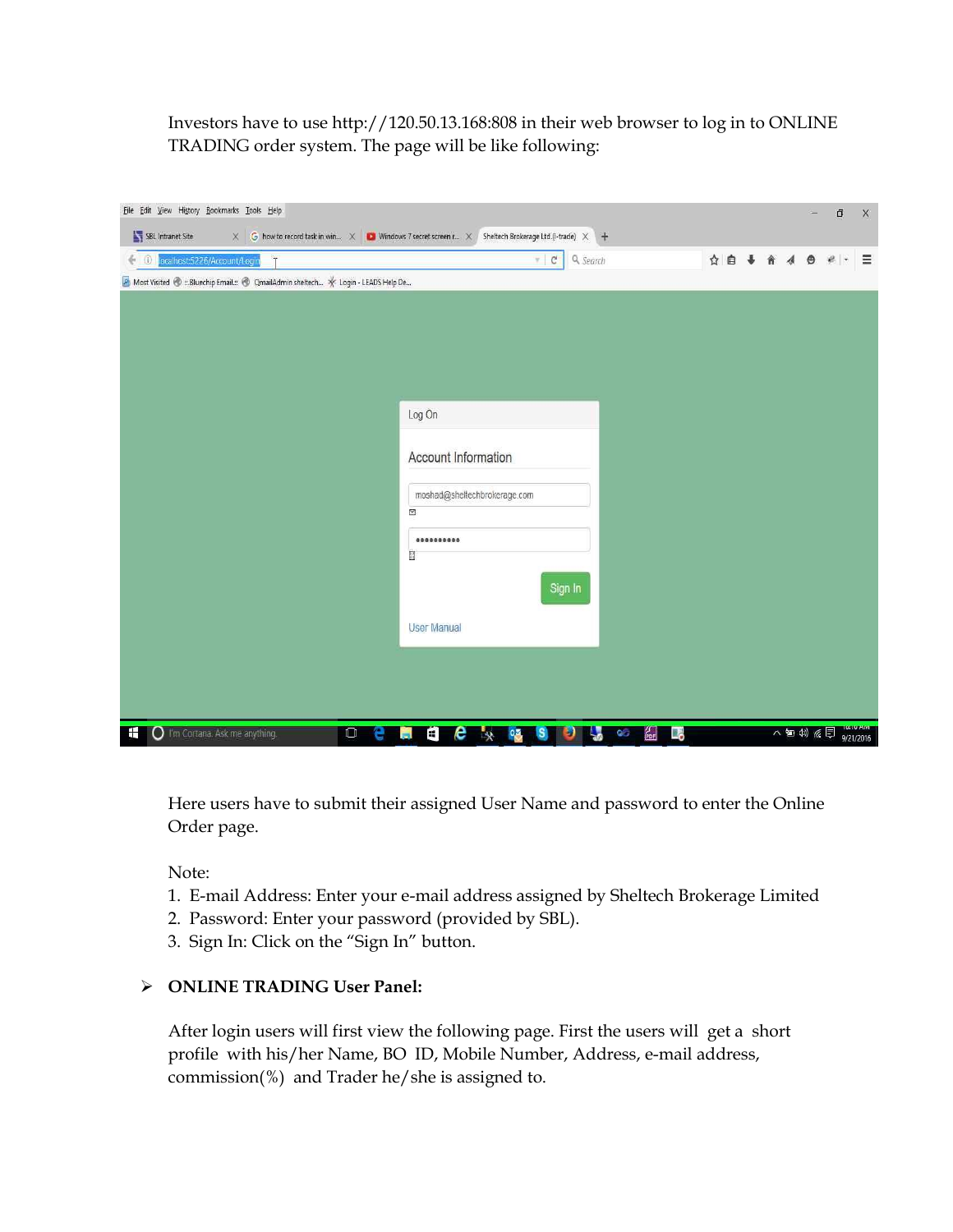This page contains some tabs in it. These tabs contain different pages named Submit Order, Locked Order, Executed Order Deleted Order, All Order and Short Portfolio. If he/she selects a code the portfolio tab will change to show the data related to that specific code.

There is a list of code at the left hand side which are associated with his/her profile. There is a logout button at the bottom left hand corner for users to logout form the ONLINE TRADING system. A password reset button to reset your password.

| <b>D</b> localhost:5226<br>€                                                        |                             |                            |                    | C<br>v.                                                        | Q Search          |                       |                  | ☆ 自 |                         |                  |          |  |
|-------------------------------------------------------------------------------------|-----------------------------|----------------------------|--------------------|----------------------------------------------------------------|-------------------|-----------------------|------------------|-----|-------------------------|------------------|----------|--|
| A Most Visited @ ::.Bluechip Email.:: @ QmailAdmin sheltech * Login - LEADS Help De |                             |                            |                    |                                                                |                   |                       |                  |     |                         |                  |          |  |
| SHELTECH                                                                            |                             |                            |                    |                                                                |                   |                       |                  |     |                         |                  |          |  |
| <b>&amp;</b> Dashboard                                                              | <b>III</b> Dashboard        |                            |                    |                                                                |                   |                       |                  |     |                         |                  |          |  |
| 0000S507                                                                            |                             | MOSHAROF HOSSAIN(0000S507) |                    |                                                                |                   |                       |                  |     |                         |                  |          |  |
| O 000S1040                                                                          | Investor Name:              | MOSHAROF HOSSAIN           |                    |                                                                |                   |                       | BO ID:           |     | 1202550056283816        |                  |          |  |
|                                                                                     | Address:                    |                            |                    | 30, CHOR KALIGONJ, OLINAGAR, SUVATTA, KERANIGONJ, DHAKA, 1310. |                   |                       | Mobile:          |     | 01715767888             |                  |          |  |
| <b>EE</b> Change Password                                                           | Commission                  | 0.35%                      |                    |                                                                |                   |                       | E-mail:          |     | doel.mosharof@gmail.com |                  |          |  |
| <b>田Logout</b>                                                                      | Trader:                     | GQUITRDR01                 |                    |                                                                |                   |                       |                  |     |                         |                  |          |  |
|                                                                                     | III Investor Code(0000S507) |                            | Portolio           | Submit Order<br>All Order                                      | Locked Order      | <b>Executed Order</b> |                  |     | Deleted Order           |                  | ORefresh |  |
|                                                                                     | <b>Company Name</b>         | <b>Total Oty</b>           | <b>Salable Oty</b> | <b>Avg.Cost</b>                                                | <b>Total Cost</b> | <b>Mkt. Rate</b>      | <b>Mkt.Value</b> |     |                         | Unrealized(Gain) |          |  |
|                                                                                     | APOLOISPAT                  | 100000                     | 100000             | 15.5208                                                        | 1552080           | 16.3                  | 1630000          |     | 77920                   |                  |          |  |

- B. Locked Order Tab H. All Order Tab
- C. Executed Order Tab I. Portfolio Tab
- A. Submit Order Tab D. Deleted Order Tab

#### **ONLINE TRADING Flow Chart:**

In online market order users will be submit their orders through the following sequence. First step is the submit order, and then it goes to Locked Order. If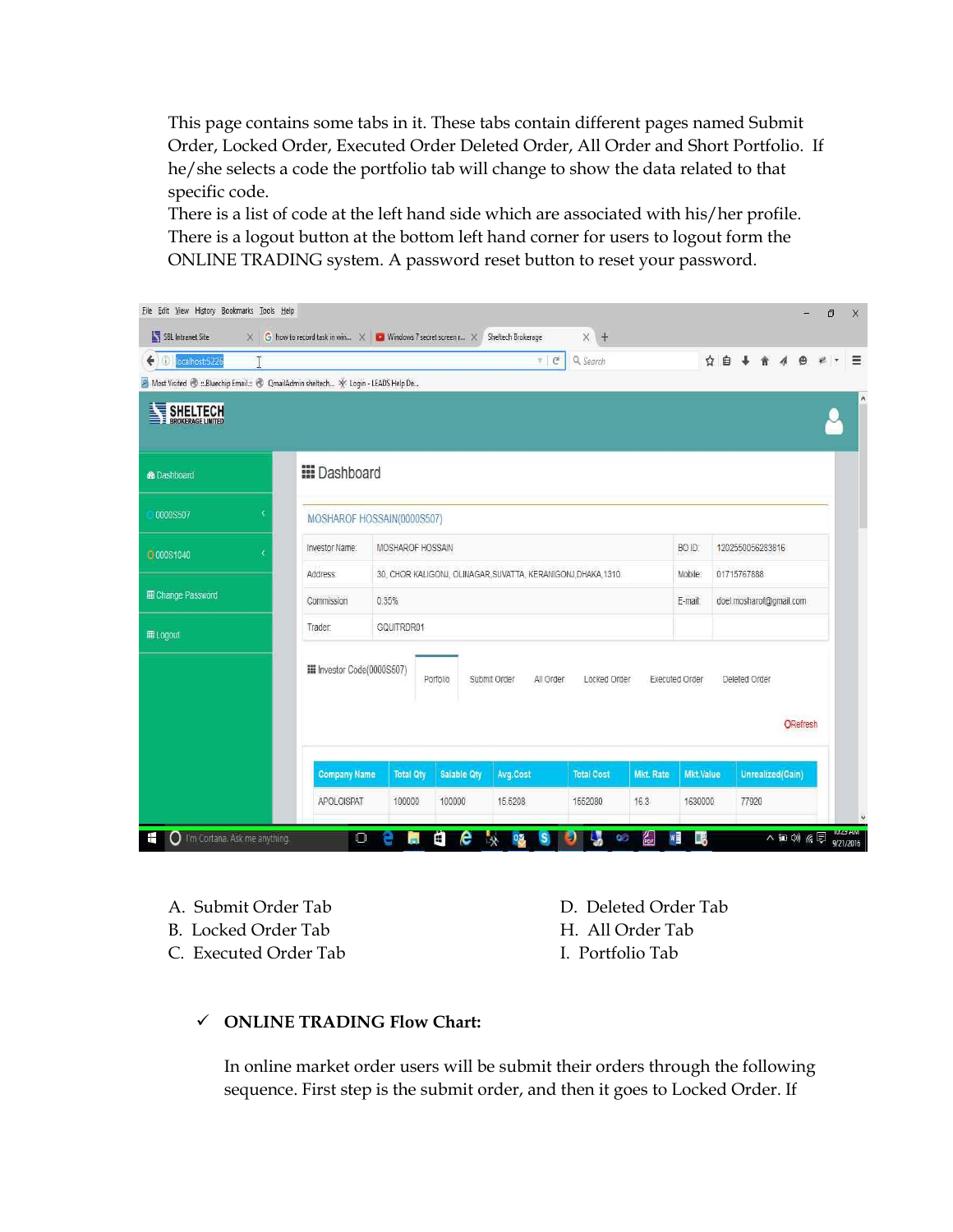anyone deletes his/her order it goes to Deleted Order tab if locked status shows locked or InBid. Or the order resides in Locked Order tab until full execution. If broker execute the order then it goes to Executed Order tab. All Order tab shows all the orders submitted by the user.



#### **A. Submit Order Tab**

From submit order tab users can submit their buy or sell order.

These submit order will be placed "All Order" and "Locked Order" tab.

Investor can place order in holiday also but he/she must specify the working day in ""Execute Date" option.

When investor selects an instrument the instrument related information will be show in the middle portion of the

"Submitted Order" tab.

Investor can view market depth by clicking the market depth link for a particular instrument. Clients balance information will be shown in real time at the right side of the "Submitted Order" tab.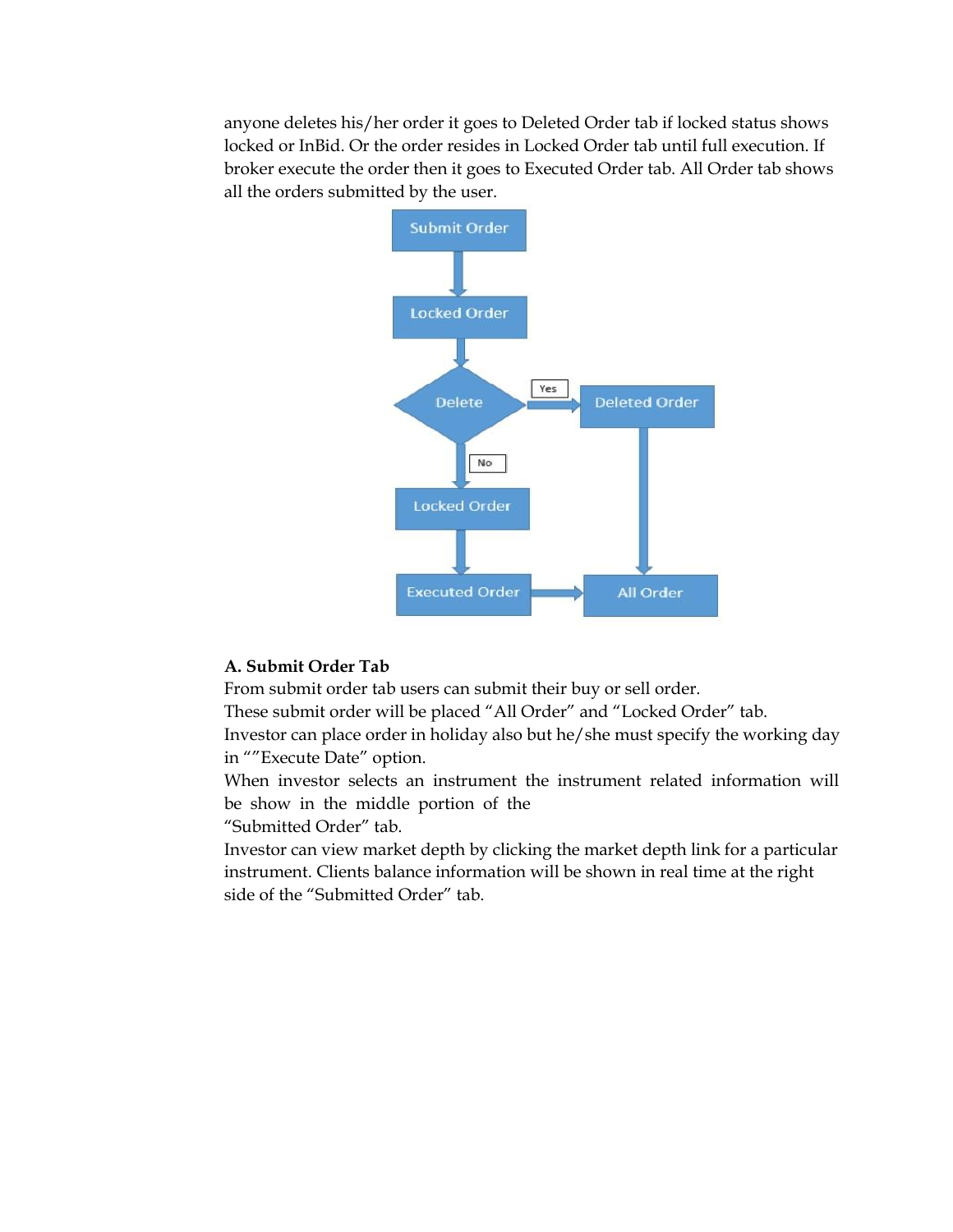| SBL Intranet Site         | $\times$ G how to record task in $\times$ C Windows 7 secret scr $\times$ Sheltech Brokerage | $\times$                 | Download Windows  X   D how to record comp X   D Why VLC media play X |                       |                              |               |  |
|---------------------------|----------------------------------------------------------------------------------------------|--------------------------|-----------------------------------------------------------------------|-----------------------|------------------------------|---------------|--|
| $\bigodot$ localhost:5226 |                                                                                              |                          | $C^1$ Q Search                                                        |                       | ☆自→                          |               |  |
|                           | A Most Visited @ Bluechip Email.: @ QmailAdmin sheltech * Login - LEADS Help De              |                          |                                                                       |                       |                              |               |  |
| SHELTECH                  |                                                                                              |                          |                                                                       |                       |                              |               |  |
|                           | III Investor Code(0000S507)<br>$\sqrt{2}$                                                    | Porfolio<br>Submit Order | All Order<br>Locked Order                                             | <b>Executed Order</b> | Deleted Order                | ORefresh      |  |
|                           | Latest Order(Buy)<br><b>OLoad Last Trade Price</b>                                           |                          |                                                                       |                       |                              | x             |  |
|                           | market                                                                                       | DSE v                    | ABBANK                                                                |                       | Account Status Till<br>Today |               |  |
|                           | Type                                                                                         | Buy $\vee$               | LTP                                                                   | 17                    | Trading                      | <b>MACC</b>   |  |
|                           | Company                                                                                      | ABBANK<br>v              | High                                                                  | 17                    | Type:                        |               |  |
|                           |                                                                                              |                          |                                                                       |                       | Available                    | $-29048819!$  |  |
|                           | Quantity                                                                                     | 200                      | Low                                                                   | 16.8                  | Balance:                     |               |  |
|                           | <b>Drip Quantity</b>                                                                         | $20\,$                   | Market Depth                                                          |                       | Ledger                       | $-26614204.0$ |  |
|                           |                                                                                              |                          | closep                                                                | $\overline{0}$        | Balance:                     |               |  |
|                           | Price                                                                                        | OFix ® Market Price      | YCP                                                                   | 17                    | Immatured<br>Balance:        | 2434614.9     |  |
|                           |                                                                                              | tk 17                    | Change                                                                | 0                     | Total                        | 61631411      |  |

#### **B. All Order Tab**

Buy and sell order will be shown separately with the following Action status. 1. Action status "New": At first when the investor will submit the buy or sell order it will be placed in the "All Order "and the Action status will be New. 2. Action status "Locked": When the trader views the order, the action status will be "Locked".

3. Action status "In Bid": When the trader will place the order in the market, the action status will changed to "In Bid".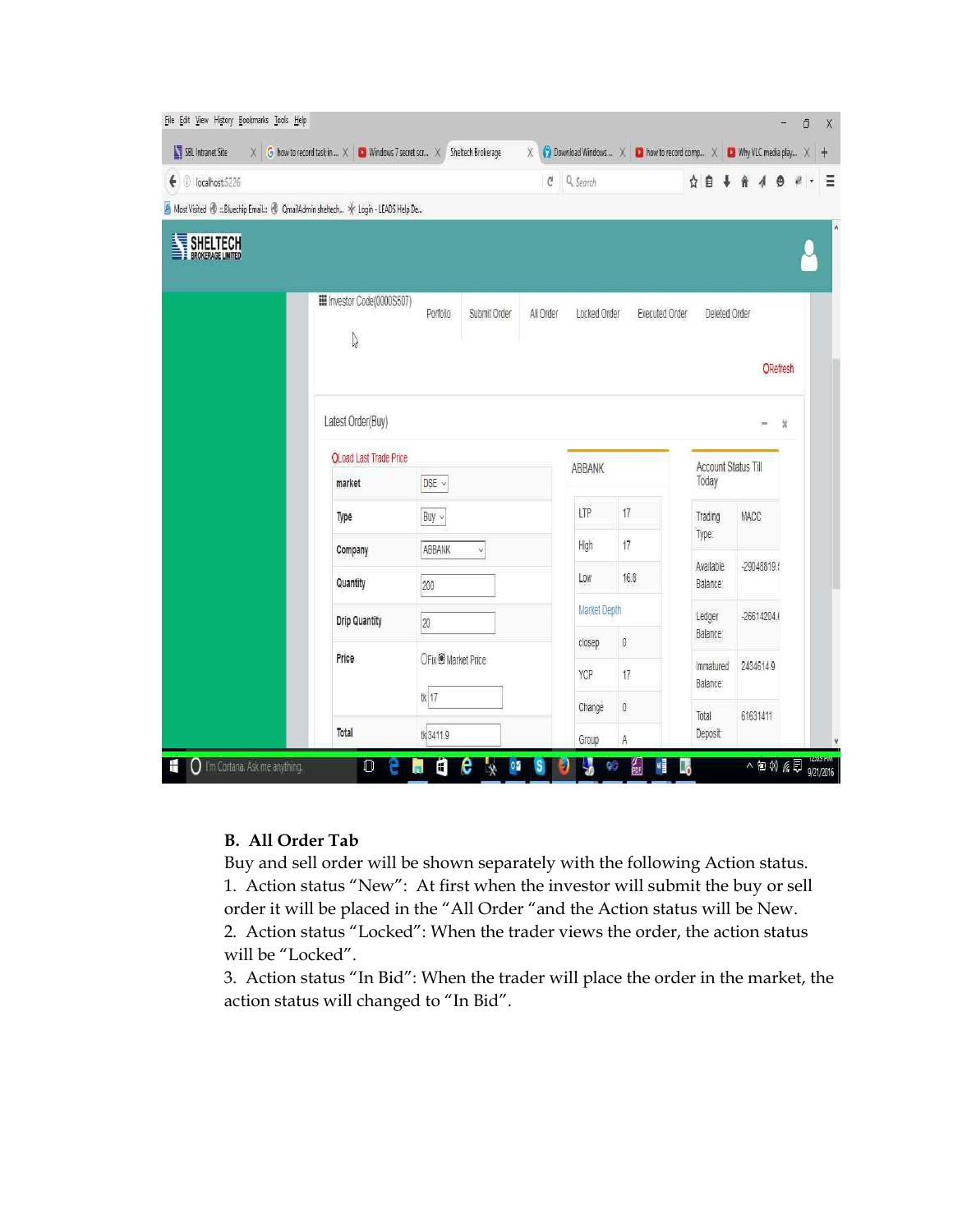| A Most Visited @ ::.Bluechip Email.:: @ QmailAdmin sheltech * Login - LEADS Help De<br>GQUITRDR01<br>Trader.<br>III Investor Code(0000S507)<br>All Order<br>Porfolio<br>Submit Order<br>Locked Order<br><b>Executed Order</b><br>Deleted Order<br>ORefresh<br>Latest Order(Buy)<br>x<br>Drip<br><b>Total</b><br>Investor<br><b>Order Time</b><br>Code<br><b>Exec. Date</b><br>Quantity<br>Cost(+Comm)<br><b>Market</b><br>Company<br>Price<br><b>Quantity</b><br><b>Action</b><br>20<br>DSE<br>9/21/2016<br>0000S507<br>ABBANK<br>21-09-2016<br>Market Price:<br>200<br>3411.9000<br>Edit<br>12:08:53 PM<br>17,0000<br>Delete<br>3411.9<br>Total<br>Action<br>Latest Order(Sell)<br><b>Drip Quantity</b><br>Market Order Time<br><b>Investor Code</b><br>Exec. Date Price<br><b>Total Cost(-Comm)</b><br><b>Action</b><br><b>Company</b><br>Quantity | $\bigodot$ localhost:5226/Home/Index/00005507    |  |  | G, | Q Search |  | ☆ 自 |  |  |
|------------------------------------------------------------------------------------------------------------------------------------------------------------------------------------------------------------------------------------------------------------------------------------------------------------------------------------------------------------------------------------------------------------------------------------------------------------------------------------------------------------------------------------------------------------------------------------------------------------------------------------------------------------------------------------------------------------------------------------------------------------------------------------------------------------------------------------------------------|--------------------------------------------------|--|--|----|----------|--|-----|--|--|
|                                                                                                                                                                                                                                                                                                                                                                                                                                                                                                                                                                                                                                                                                                                                                                                                                                                      |                                                  |  |  |    |          |  |     |  |  |
| <b>田 Logout</b>                                                                                                                                                                                                                                                                                                                                                                                                                                                                                                                                                                                                                                                                                                                                                                                                                                      | <b>SHELTECH</b><br>玉<br><b>BROKERAGE LIMITED</b> |  |  |    |          |  |     |  |  |
|                                                                                                                                                                                                                                                                                                                                                                                                                                                                                                                                                                                                                                                                                                                                                                                                                                                      |                                                  |  |  |    |          |  |     |  |  |
|                                                                                                                                                                                                                                                                                                                                                                                                                                                                                                                                                                                                                                                                                                                                                                                                                                                      |                                                  |  |  |    |          |  |     |  |  |
|                                                                                                                                                                                                                                                                                                                                                                                                                                                                                                                                                                                                                                                                                                                                                                                                                                                      |                                                  |  |  |    |          |  |     |  |  |
|                                                                                                                                                                                                                                                                                                                                                                                                                                                                                                                                                                                                                                                                                                                                                                                                                                                      |                                                  |  |  |    |          |  |     |  |  |
|                                                                                                                                                                                                                                                                                                                                                                                                                                                                                                                                                                                                                                                                                                                                                                                                                                                      |                                                  |  |  |    |          |  |     |  |  |
|                                                                                                                                                                                                                                                                                                                                                                                                                                                                                                                                                                                                                                                                                                                                                                                                                                                      |                                                  |  |  |    |          |  |     |  |  |
|                                                                                                                                                                                                                                                                                                                                                                                                                                                                                                                                                                                                                                                                                                                                                                                                                                                      |                                                  |  |  |    |          |  |     |  |  |